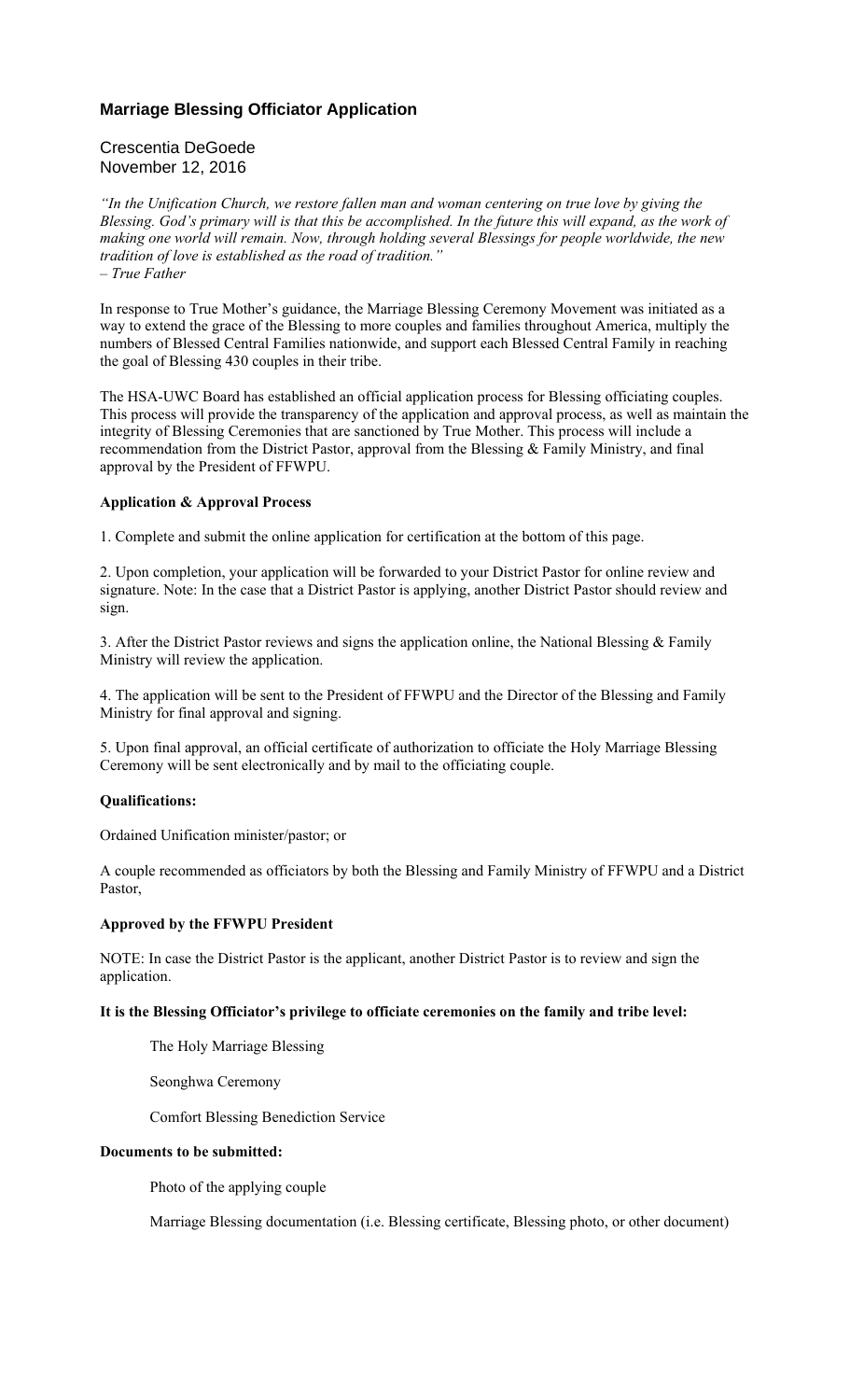# **Applicant Basic Information**

| Husband's Name*                                                                                                         |                                                                                                               |  |
|-------------------------------------------------------------------------------------------------------------------------|---------------------------------------------------------------------------------------------------------------|--|
|                                                                                                                         | First Name*                                                                                                   |  |
|                                                                                                                         | Last Name*                                                                                                    |  |
| Wife's Name*                                                                                                            |                                                                                                               |  |
|                                                                                                                         | First Name*                                                                                                   |  |
|                                                                                                                         | Last Name*                                                                                                    |  |
| Email*<br>Phone*                                                                                                        |                                                                                                               |  |
| Address*Address Line 1*                                                                                                 |                                                                                                               |  |
|                                                                                                                         |                                                                                                               |  |
| City                                                                                                                    |                                                                                                               |  |
|                                                                                                                         | State                                                                                                         |  |
| <b>ZIP Code</b>                                                                                                         |                                                                                                               |  |
| Upload couple's photo*                                                                                                  |                                                                                                               |  |
| Local Church*                                                                                                           | District (in the case you are the District Pastor, please indicate another District Pastor or                 |  |
|                                                                                                                         | IW that can review your application) $*$                                                                      |  |
|                                                                                                                         | <b>Holy Marriage Blessing Documentation</b>                                                                   |  |
| Location*<br>Date*<br>Month<br>Day<br>Year                                                                              | Upload official Blessing photo and/or certificate*                                                            |  |
|                                                                                                                         | We hereby vouch that we received the Holy Marriage Blessing, fulfilling all ceremonies                        |  |
| and conditions:                                                                                                         |                                                                                                               |  |
| Husband's Name*                                                                                                         |                                                                                                               |  |
| Prefix*                                                                                                                 |                                                                                                               |  |
|                                                                                                                         | First Name*                                                                                                   |  |
| Wife's Name*                                                                                                            | Last Name*                                                                                                    |  |
|                                                                                                                         |                                                                                                               |  |
| Prefix*                                                                                                                 |                                                                                                               |  |
|                                                                                                                         | First Name*                                                                                                   |  |
|                                                                                                                         | Last Name*<br><b>Academic Education</b>                                                                       |  |
| Indicate Academic Education Completed or in Progress:*                                                                  |                                                                                                               |  |
| Unification Theological Seminary <sup>[1]</sup> Other Unificationist seminary or graduate                               |                                                                                                               |  |
| training academy <sup><math>\Box</math></sup> Other seminary $\Box$ Online-certificate program $\Box$ Clinical Pastoral |                                                                                                               |  |
| Education, or equivalent <sup>II</sup>                                                                                  | None<br>indicate whichever apply -- note which you have completed and which you are in but have not completed |  |
|                                                                                                                         |                                                                                                               |  |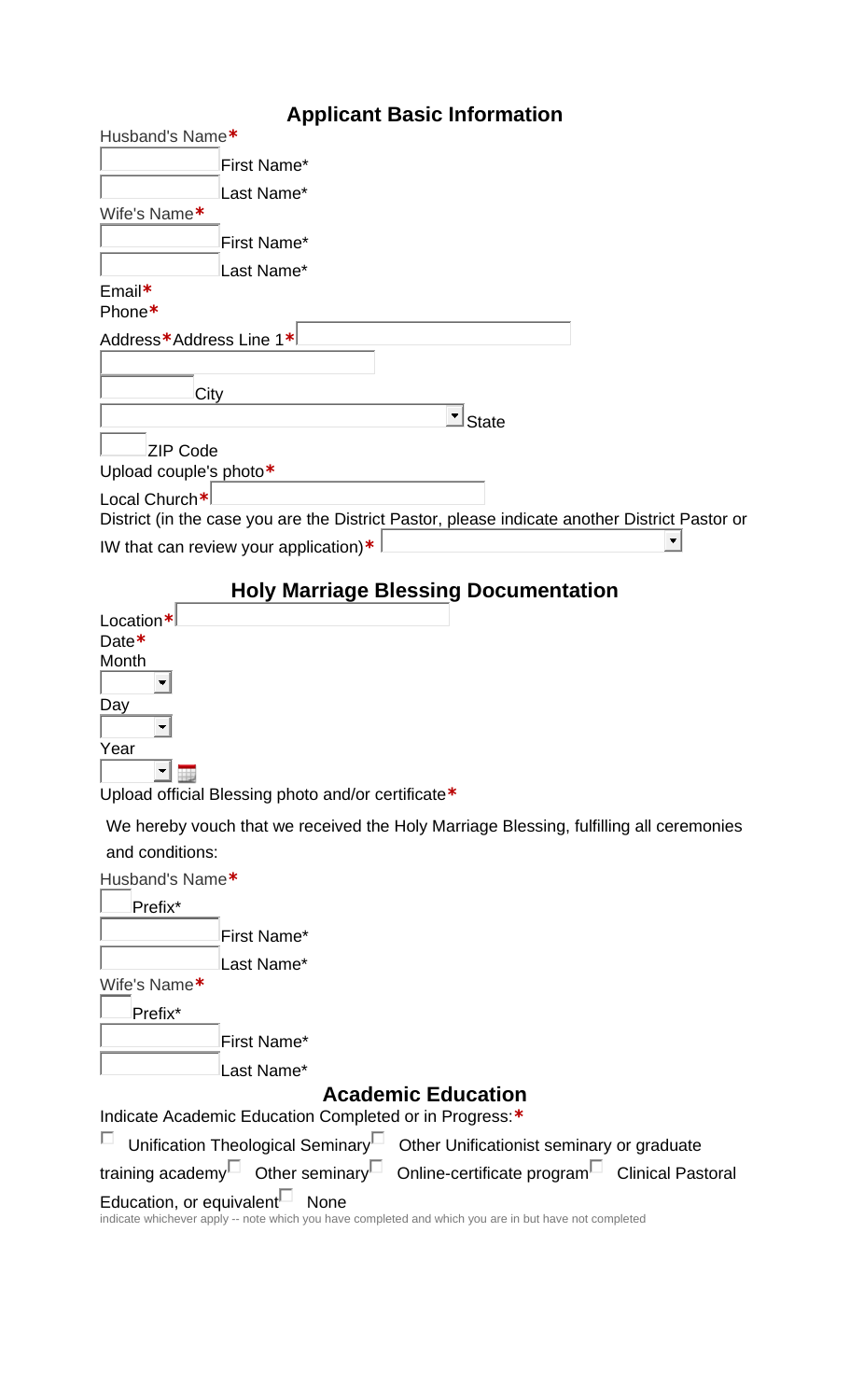## **Blessing Officiator Commitments**

1. We pledge that we will be accountable to the members of the spiritual community of which we are members, and bring honor and glory to Heavenly Parents and True Parents**\***

П. Yes

2. We pledge that we can stand in a position of trust and responsibility as a Blessed Central Family of the Family Federation for World Peace and Unification America**\***

Yes

3. We will abide by the provisions of the Family Pledge**\***

 $\Box$  Yes

4. We will uphold the highest standards of personal and moral behavior as an exemplary member of our faith community, with particular respect to the admonitions of True Parents in three areas:

a. We will practice the utmost integrity in the use of public money, assets and resources.**\***

П. Yes

b. We will adhere to the teachings and principles of absolute sexual morality, and will remain faithful to each other, and abstain from any form of inappropriate behavior. We will refrain from the use of alcohol, drugs or other substances.**\***

П. Yes

c. We will respect all people as the sons and daughters of God, listen respectfully to others and keep confidences, doing everything we can to avoid intentionally hurting the heart of another as we carry out our responsibilities.**\***

 $\Box$  Yes

## **Divine Principle Examination**

Commitment to complete Divine Principle Examination**\***

П I am prepared to demonstrate sufficient understanding of the following Divine Principle content to a District pastor in an oral or written form:

- o The Purpose of Creation
- o The Human Fall
- o The Mission of the Messiah
- o The Path of Jesus
- o The Path of True Parents
- o The Purpose of the FFWPU and its Local Communities
- o Your Personal Mission and Vision as a Tribal Messiah
- o The Tribal Messiah's Responsibility in Performing Unification Church Practices (Hoon Dok Hae, An Si Il, Holy Days, birth, bringing people to the Holy Marriage Blessing, Seonghwa)

## **Signature & Date**

Signed and dated by the candidate husband and wife:

Husband's Name**\***

Prefix\*

First Name\*